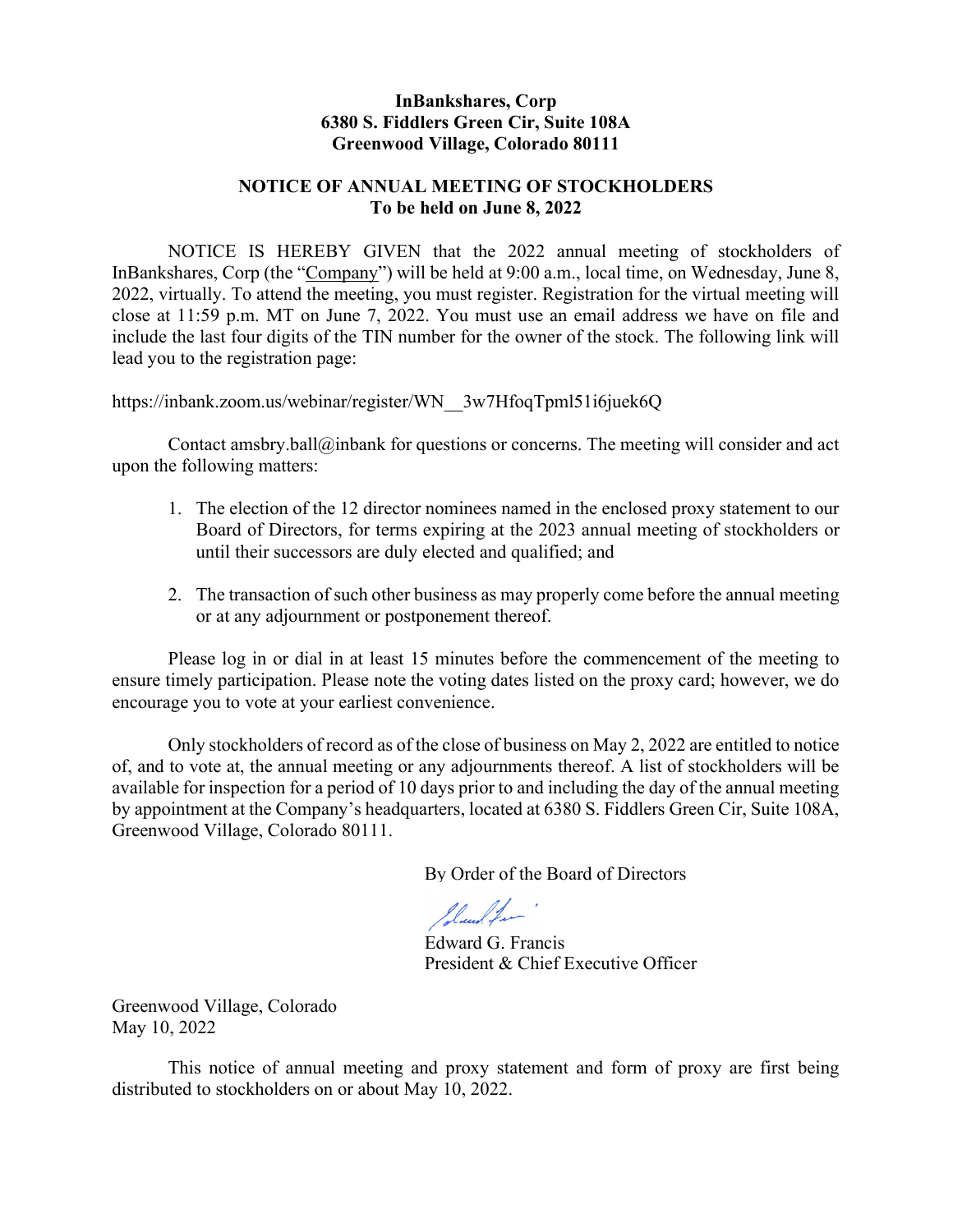# InBankshares, Corp 6380 S. Fiddlers Green Cir, Suite 108A Greenwood Village, Colorado 80111

#### PROXY STATEMENT

# 2022 ANNUAL MEETING OF STOCKHOLDERS To be held on June 8, 2022

### INTRODUCTION

 The enclosed proxy is solicited by the Board of Directors of InBankshares, Corp (the "Company") for use at the 2022 Annual Meeting of Stockholders (the "Annual Meeting") to be held virtually on June 8, 2022 at 9:00 a.m., local time, and at any postponement or adjournment thereof. To attend the meeting, you must register. Registration for the virtual meeting will close at 11:59pm MT on June 7, 2022. You must use an email address we have on file and include the last four digits of the TIN number for the owner of the stock. The following link will lead you to the registration page: https://inbank.zoom.us/webinar/register/WN\_\_3w7HfoqTpml51i6juek6Q. Contact amsbry.ball@inbank.com for questions or concerns or if you are unable to register for the Annual Meeting. Your proxy may be revoked in writing at any time before it is exercised by mail addressed to Edward G. Francis at the address set forth above. If you do not revoke your proxy, the shares represented by the proxy will be voted in accordance with the instructions set forth in the proxy.

Please log in or dial in at least 15 minutes before the commencement of the meeting to ensure timely participation. Please note the voting dates listed on the proxy card; however, we do encourage you to vote at your earliest convenience.

 The cost of preparing, assembling, and mailing this Proxy Statement, the Notice of Annual Meeting of Stockholders and the accompanying proxy is being borne by the Company. Only holders of record of our voting common stock, par value \$0.01 per share ("Common Stock"), as of May 2, 2022 (the "Record Date") may vote at the Annual Meeting. As of the Record Date, there were 9,782,982 shares of Common Stock outstanding and 1,785,500 shares of the Company's nonvoting common stock, par value \$0.01 per share, outstanding.

 There must be a quorum for the Annual Meeting to be held. A majority of the votes entitled to be cast by holders of Common Stock must be present at the Annual Meeting, either in person or by proxy, to constitute a quorum. Abstentions (including votes withheld) will be treated as "present" for quorum purposes.

The Annual Meeting will be attended by representatives of the Company including, we expect, Ed Francis, our Chairman, President and Chief Executive Officer, Dan Patten, our Chief Financial Officer, and Dave Brown, our Chief Risk Officer.

 This Proxy Statement, the enclosed proxy and the attached Notice were first sent to stockholders on or about May 10, 2022.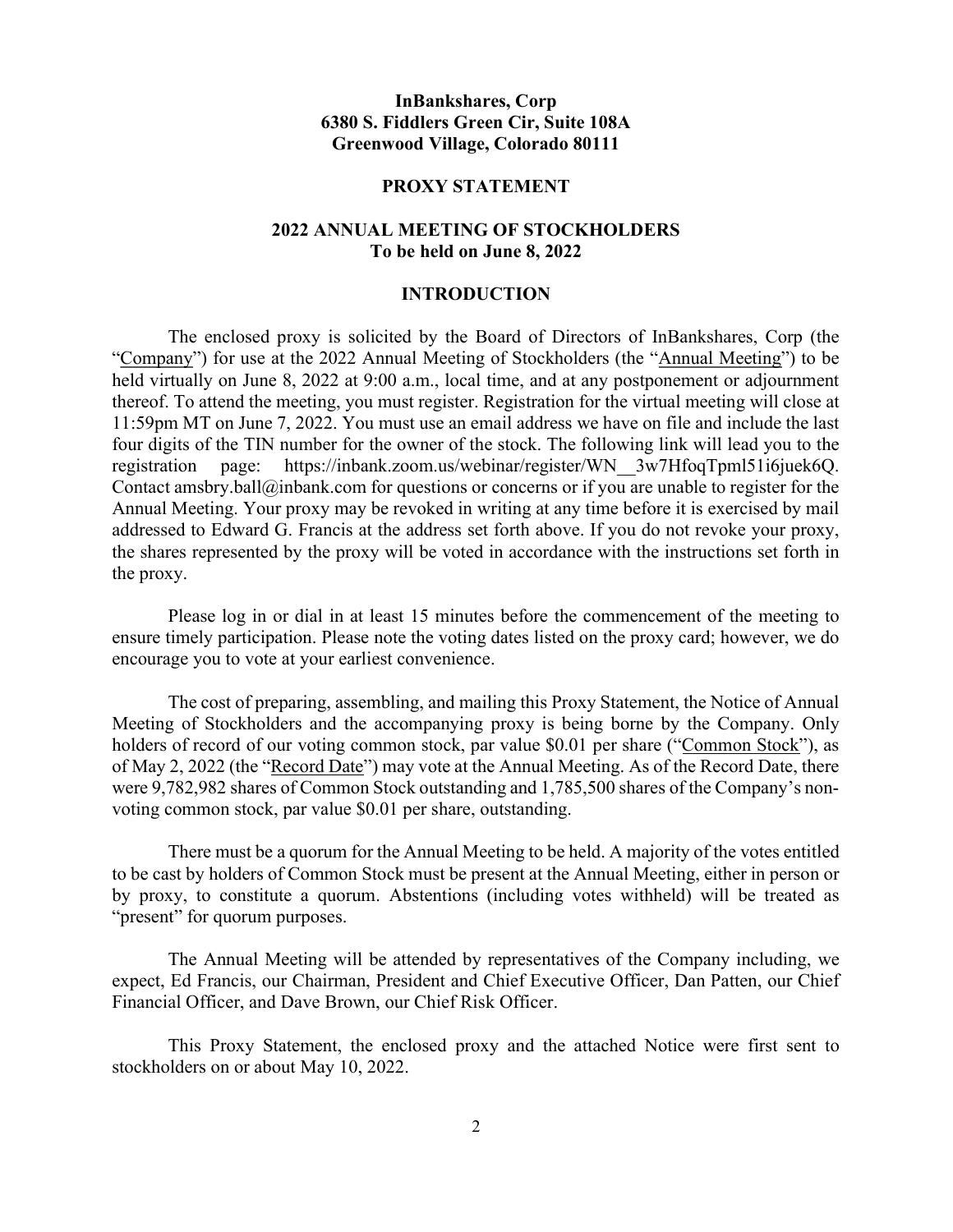# ELECTION OF DIRECTORS (PROPOSAL 1)

 Proposal 1 for the Annual Meeting is the election by holders of Common Stock of 12 directors to hold office until the 2023 Annual Meeting of Stockholders or until their respective successors have been duly elected and qualified. The election of directors requires a plurality of the votes cast. In the election of directors, votes may be cast in favor of or withheld with respect to any or all nominees. Votes that are withheld will be excluded entirely from the vote and will have no effect on the outcome of the vote.

### Nominees

 The persons named in the following table have been nominated by the Board of Directors of the Company (the "Board") for election to serve as directors of the Company until the 2023 Annual Meeting of Stockholders or until their successors are duly elected and qualified. With respect to such election, absent any specific instruction in the proxies solicited by the Board, the proxies will be voted in the sole discretion of the proxy holders to effect the election of all 12 of the Board's nominees, or as many thereof as possible if any persons are nominated other than by the Board. In the event that any of the Board's nominees are unable to serve as directors, it is intended that each proxy will be voted for the election of such substitute nominees, if any, as shall be designated by the Board. Alternatively, the Board may reduce the size of the Board. To the best of its knowledge, the Company has no reason to believe that any of the nominees will be unable to serve as directors.

| <b>Name</b>       | <b>Biographical Information</b>                                                                                                                                                                                                                                                                                                                                                                                                                                                                                                                                                                                                                                                                                           | <u>Age</u> |
|-------------------|---------------------------------------------------------------------------------------------------------------------------------------------------------------------------------------------------------------------------------------------------------------------------------------------------------------------------------------------------------------------------------------------------------------------------------------------------------------------------------------------------------------------------------------------------------------------------------------------------------------------------------------------------------------------------------------------------------------------------|------------|
| Edward G. Francis | Ed has over 30 years of banking and financial institution 56<br>experience and is Chairman of the Board, President and Chief<br>Executive Officer for InBankshares and InBank. Previously,<br>he held the position of Executive Vice President and Chief<br>Banking Officer at Hancock Whitney and led both retail and<br>commercial banking divisions. Ed also served on Hancock<br>Whitney's Executive Management Committee for more than<br>10 years as assets grew from \$5 billion to over \$25 billion.<br>He holds a B.S. in Managerial Finance from the University of<br>Mississippi and matriculated from the Graduate School of<br>Banking at LSU. Ed also serves on the board for Firefly<br>Autism in Denver. |            |
| Kevin Ahern       | Kevin is the Managing Partner of Brush Creek Partners, a 59<br>Denver-based private equity firm. He is also the chairman of<br>Investment Trust, a Colorado-based private trust company.<br>Kevin has 35 years of expertise as an entrepreneur, operator<br>and investor in private equity, banking, insurance, investment<br>banking, investment management, and a number of other<br>industries. He has a bachelor's degree from the University of<br>Northern Colorado, an MBA from the University of<br>Connecticut, and is a Chartered Financial Analyst, CFA.                                                                                                                                                       |            |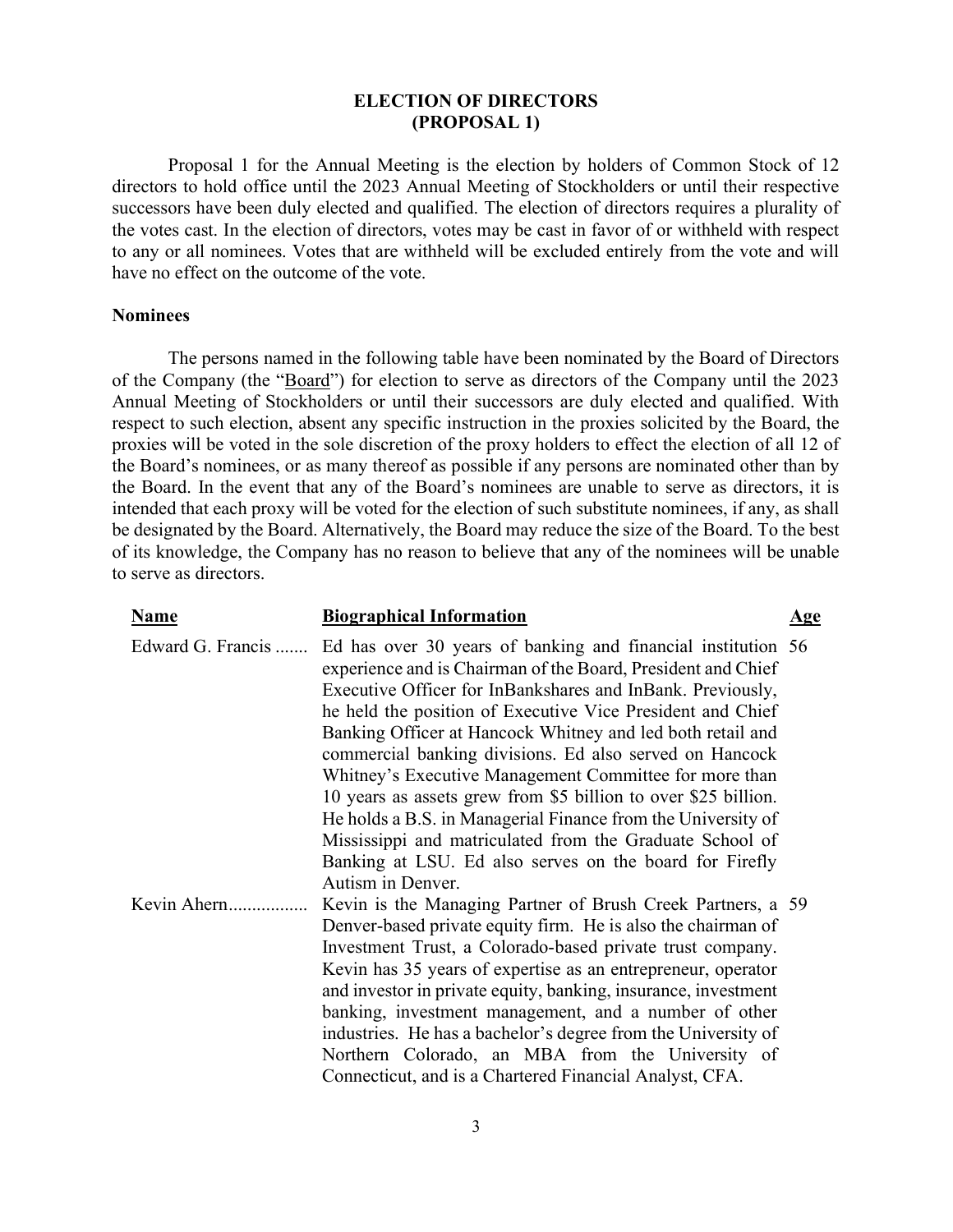| <b>Name</b>       | <b>Biographical Information</b>                                                                                                                                                                                                                                                                                                                                                                                                                                                                                                                                                                                                                                                                                                                                                                                                                                                                                                                                                                            | <u>Age</u> |
|-------------------|------------------------------------------------------------------------------------------------------------------------------------------------------------------------------------------------------------------------------------------------------------------------------------------------------------------------------------------------------------------------------------------------------------------------------------------------------------------------------------------------------------------------------------------------------------------------------------------------------------------------------------------------------------------------------------------------------------------------------------------------------------------------------------------------------------------------------------------------------------------------------------------------------------------------------------------------------------------------------------------------------------|------------|
| Stan Viner        | Stan is the President of SJViner & Associates. He has more 65<br>than 35 years of experience in the financial services industry.<br>Prior to founding his company in 2017, he was the General<br>Manager/Banking Sales at Jack Henry & Associates. Stan<br>held this national role for over $15$ years – after nearly $28$<br>years, he retired from Jack Henry. Stan has a BBA from Ole<br>Miss and a Managerial Leadership Certificate from the<br>University of Texas/McCombs School of Business and is a<br>former instructor at the Graduate School of Banking at<br>Colorado (Boulder). He also serves as a Strategist/Board<br>Advisor for the William Mills Agency in Atlanta – one of the<br>largest PR firms in the Financial Industry. Stan serves on the<br>Board of Directors of InBank (Denver) and chairs the<br>SRM/Europe International Advisory Board (London).<br>Additionally, he works with Fintechs to fine-tune their<br>branding, sales design, and overall go-to-market strategy. |            |
| Eric Donnelly     | Eric is CEO of Capital Plus Financial which through its 47<br>holding company, Crossroads Systems, is the first publicly<br>traded Community Development Financial Institution<br>(CDFI), proving affordable housing and mortgage financing<br>to Hispanic communities. He has 20 years of expertise in<br>banking and specialty finance focusing on small business,<br>consumers, CRE, and helped start a de novo community bank<br>in Houston. Eric has a B.A. from SMU and is a graduate of<br>The Center for Houston's Future Leadership Program and<br>Stanford Latino Entrepreneur Scaling Program.                                                                                                                                                                                                                                                                                                                                                                                                  |            |
| Lisa Narrell Mead | Lisa is the CEO of Everett Advisory Partners, a financial 57<br>services advisory firm. She has extensive private law practice<br>and corporate management experience, as well as 15 years of<br>banking experience as Chief Employment Counsel at Regions<br>Bank and Founding Executive of Cadence Bank. Lisa has a<br>B.S. from Birmingham-Southern College and a JD from<br>Emory University.                                                                                                                                                                                                                                                                                                                                                                                                                                                                                                                                                                                                          |            |
| Travis Conway     | Travis is a Founding Partner of Rallyday Partners, a 44<br>Colorado-based private equity middle market-focused firm.<br>He is the former President and Managing Director of SDR<br>Ventures, a Colorado-based boutique middle market<br>investment bank. Travis has significant litigation and dispute<br>advisory experience from Navigant Consulting and Ernst &<br>Young.                                                                                                                                                                                                                                                                                                                                                                                                                                                                                                                                                                                                                               |            |
| Rick Trice        | Rick is a former Executive Officer and Senior Credit Officer 69<br>for InBank. He has over 38 years of experience in commercial<br>banking and investments, including Sunwest Bank, Bank of<br>America and SunAmerica Securities. He serves on various<br>community philanthropic boards, including The Whited                                                                                                                                                                                                                                                                                                                                                                                                                                                                                                                                                                                                                                                                                             |            |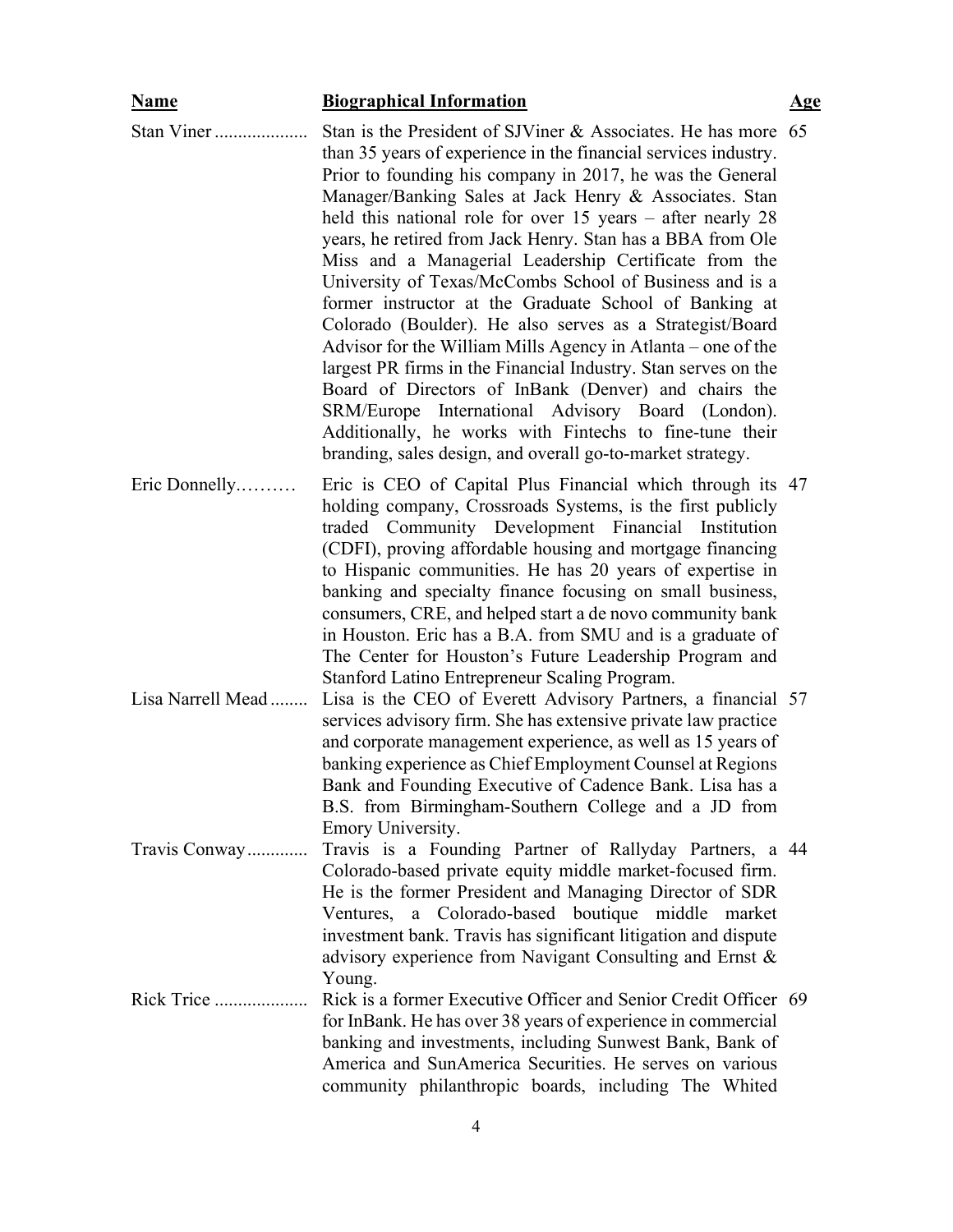| <b>Name</b>          | <b>Biographical Information</b>                                                                                                                                                                                                                                                                                                                                                                                                                                                                                                                                                                                             | <u>Age</u> |
|----------------------|-----------------------------------------------------------------------------------------------------------------------------------------------------------------------------------------------------------------------------------------------------------------------------------------------------------------------------------------------------------------------------------------------------------------------------------------------------------------------------------------------------------------------------------------------------------------------------------------------------------------------------|------------|
|                      | Foundation and Santa Fe Trail School for the Performing<br>Arts. Richard is a graduate of the New Mexico School of<br>Banking, Western States Agricultural School of Banking and<br>Stonier Graduate School of Banking.                                                                                                                                                                                                                                                                                                                                                                                                     |            |
| Don Bechter          | Don is Partner and Managing Director at RMB Capital, a 59<br>Denver-based wealth and investment management firm with<br>over \$9B in assets. He is the former Managing Director and<br>head of RBC Capital Market's telecom group where he<br>gained extensive M&A experience. He has a bachelor's<br>degree from the University of Colorado, an MBA from<br>Kellogg School of Management at Northwestern University,<br>and is a Chartered Financial Analyst ® (CFA).                                                                                                                                                      |            |
| David Volk           | David is a principal at Castle Creek Capital, an alternative 45<br>asset management firm focused on the community banking<br>industry located in San Diego, California. He has been with<br>Castle Creek Capital since 2005 and has led or supported<br>investments in numerous recapitalization, distressed and<br>growth solutions. David currently serves as a director of<br>multiple banking institutions, including Southern California<br>Bancorp, Bridgewater Bancshares, and Bank of Idaho<br>Holding Company.                                                                                                     |            |
| Wil Armstrong        | Wil is Chairman and CEO of Three Tree Capital, a privately 55<br>held investment company focused on venture capital, early<br>stage growth companies, and private equity. He is the former<br>Chairman of Cherry Creek Mortgage Company, a nationally<br>ranked residential mortgage bank and a former board member<br>of Colorado Community Bank and Heritage Bank. Wil has a<br>BBA from James Madison University.                                                                                                                                                                                                        |            |
| Mary-Margaret Henke. | Mary-Margaret is a global financial executive with expertise 52<br>in finance, IT service delivery, audit and regulatory<br>compliance. She began her career with nearly 10 years at<br>PricewaterhouseCoopers and most recently she spent over a<br>decade at Western Union (NYSE: WU), a global money<br>transfer company. She is a graduate of the University of<br>Denver and is a Certified Public Accountant (CPA).                                                                                                                                                                                                   |            |
| Janet McClure        | of<br>enjoyed 30<br>years<br>small<br>business 60<br>Jan<br>has<br>ownership/partnership in agricultural manufacturing, family<br>entertainment, and health-related fields. Her entrepreneurial<br>endeavors have given her depth of experience in human<br>resources, marketing, team building, culture development and<br>contract negotiation. Jan holds a master's degree in Human<br>Development from Colorado State University. Jan currently<br>serves on the board of directors for Colorado Mills, a zero-<br>waste manufacturing facility that processes 10% of the<br>sunflower crop grown in the United States. |            |